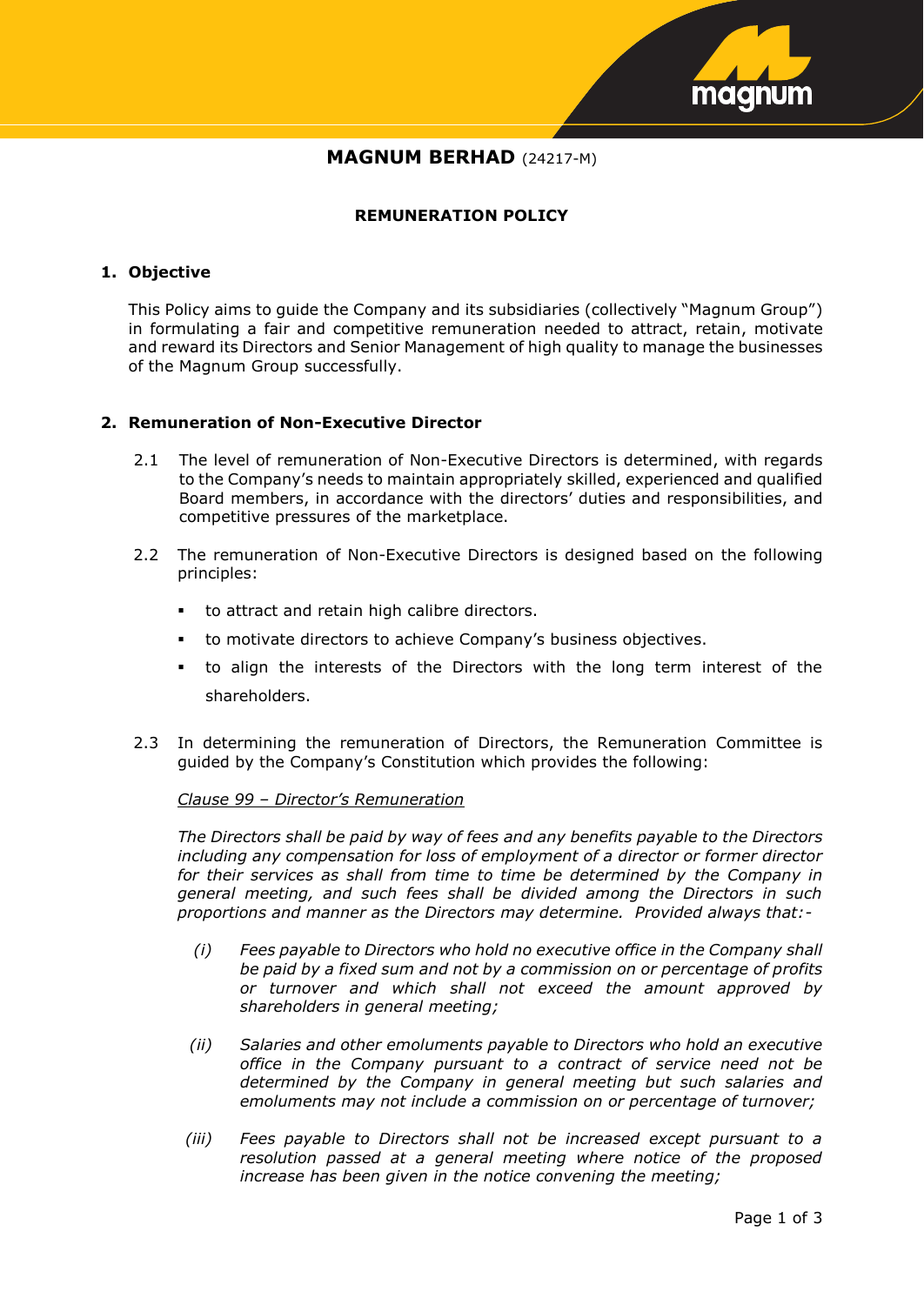*(iv) Any fee paid to an alternate director shall be such as shall be agreed between himself and the Director nominating him and shall be paid out of the remuneration of the latter.*

*There must be annual Shareholders' approvals at a general meeting for the fees of Directors and any benefits payable to Directors as required by Listing Requirements.*

#### *Clause 100 – Reimbursement of Expenses*

- *(1) The Directors shall be paid all their travelling and other expenses properly and necessarily expended by them in and about the business of the Company including their travelling and other expenses incurred in attending Board Meetings of the Company.*
- *(2) If any Director being willing shall be called upon to perform extra services or to make any special exertions in going or residing away from his usual place of business or residence for any of the purposes of the Company or in giving special attention to the business of the Company as a member of a committee of Directors, the Company may remunerate the Director so doing either by a fixed sum or otherwise (other than by a sum to include a commission on or percentage of turnover) as may be determined by the Board of Directors of the Company, provided that in the case of nonexecutive Directors of the Company, the said remuneration shall not include a commission on or percentage of profits or turnover. Such fee may be either in addition to or in substitution for his share in the fee from time to time provided for the Directors.*

#### *Clause 130 – Remuneration of Directors Holding Executive Office*

*A Managing Director shall, subject to the terms of any agreement entered into in any particular case, receive such remuneration whether by way of salary or commission or participation in profits or in any way and partly in another or by any or all of these modes but shall not include a commission on or percentage of turnover, as the Board may determine.*

- 2.4 An Independent Non-Executive Director is also paid allowances in accordance with the number of board and audit committee meetings attended during the year.
- 2.5 The Directors' fees and associated costs must not place an inappropriate burden on the Company's finances.

# **3. Remuneration of Executive Director and Senior Management**

- 3.1 The Executive Director's and Senior Management's remuneration packages are based on merits, qualification and competencies. The said remuneration is also linked to the corporate and individual performance.
- 3.2 The Executive Director of the Company who is also an employee within the Group is remunerated separately in accordance with his employment contract.